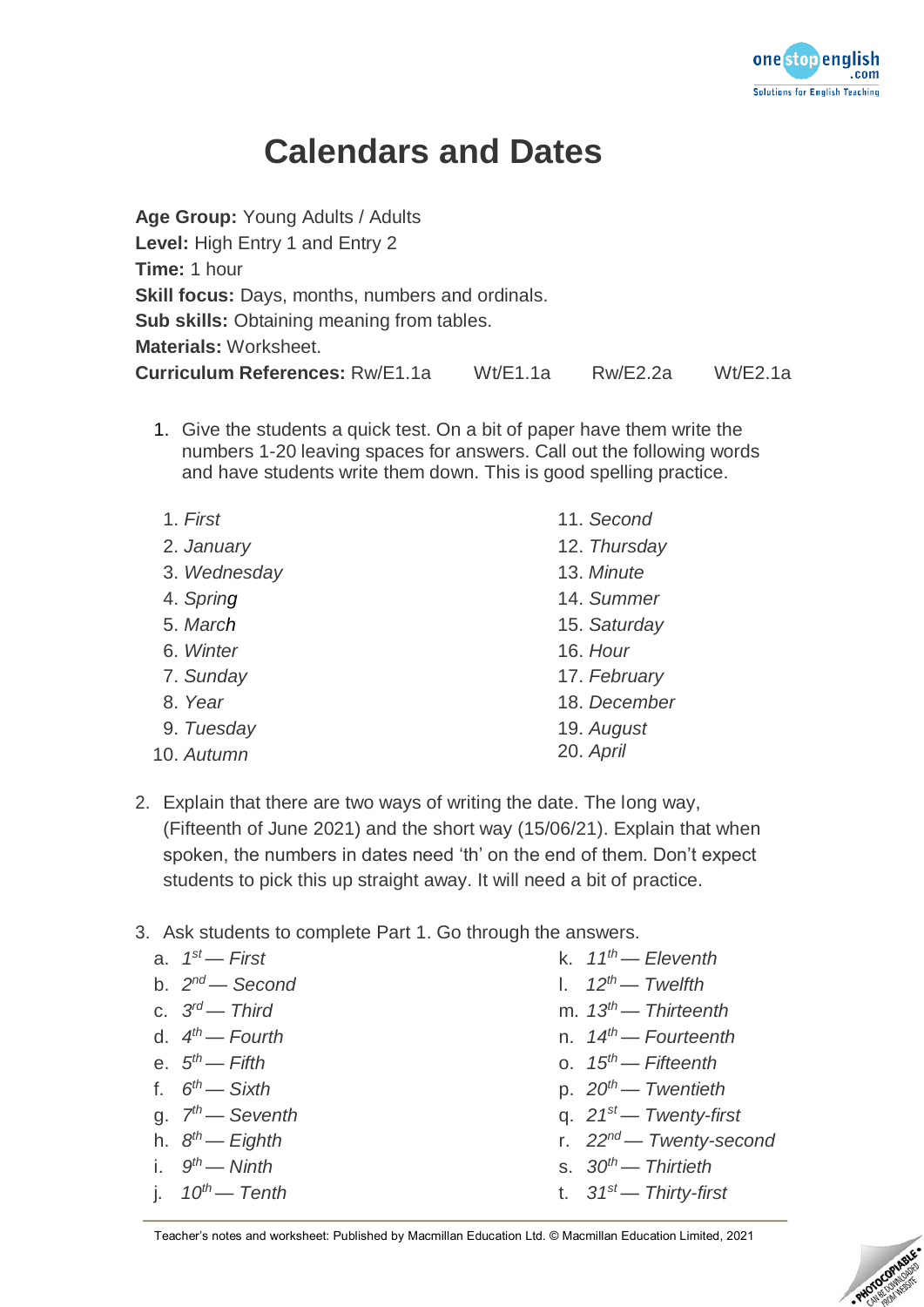

- 4. Now give out the calendar and have the students complete Part 2.
- 5. Do the questions in Part 3 and elicit the answers as below.
	- a. *Tuesday*
	- b. *Tuesday*
	- c. *Friday*
	- d. *Saturday*
	- e. *Saturday*
	- f. *Students' own answers*
	- g. *2 nd May*
	- h. *8 th July*
	- i. *27 th November*
	- j. *19th May*
	- k. *Five*
	- l. *Friday*
	- m.*Friday*
	- n. *Saturday*
	- o. *Students' own answers*

Chris Speck 10/10/03

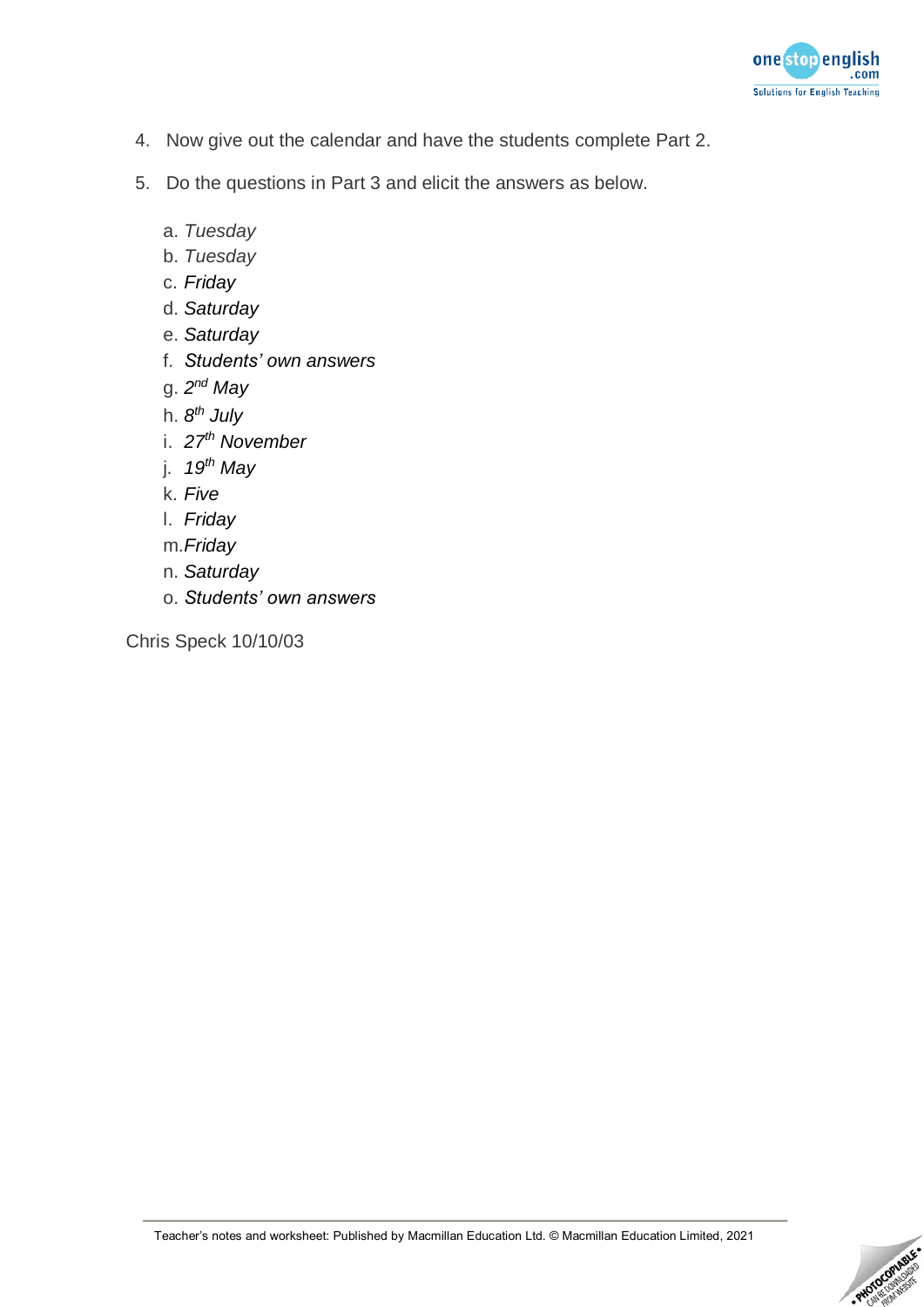

# Calendars and Dates

#### **1. Write these ordinal numbers in words.**



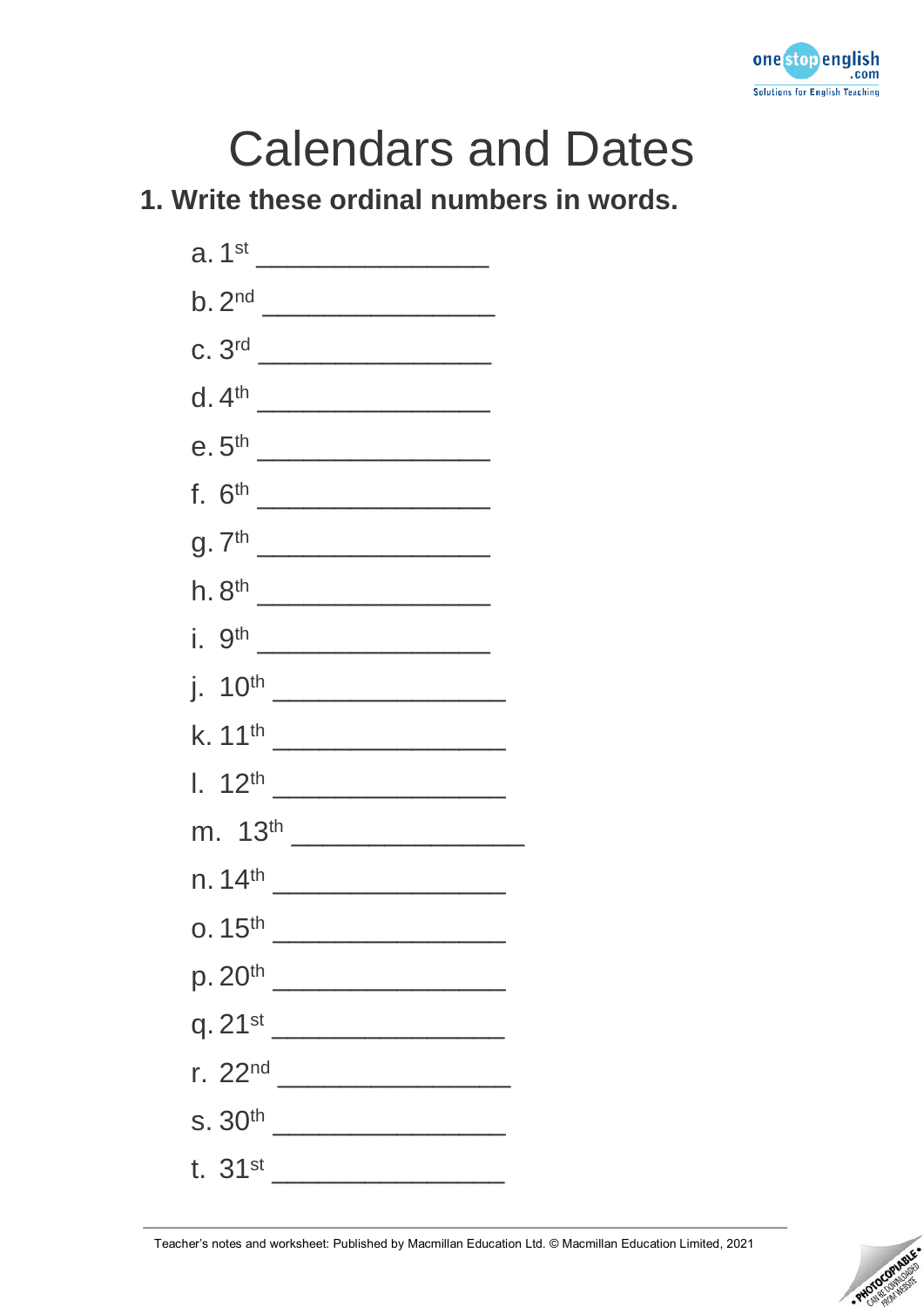

#### **2. Circle these dates on the calendar.**

- a. Thursday 4<sup>th</sup> June 2021.
- b. Tuesday15<sup>th</sup> September 2021.
- c. Tuesday 21st July 2021.
- d. Wednesday 26<sup>th</sup> February 2021.
- e. Tuesday 13<sup>th</sup> October 2021.
- f. 18/09/21.
- g. 23/06/21.
- h. 22/11/21.
- i. 14/12/21.
- j. 03/01/21.

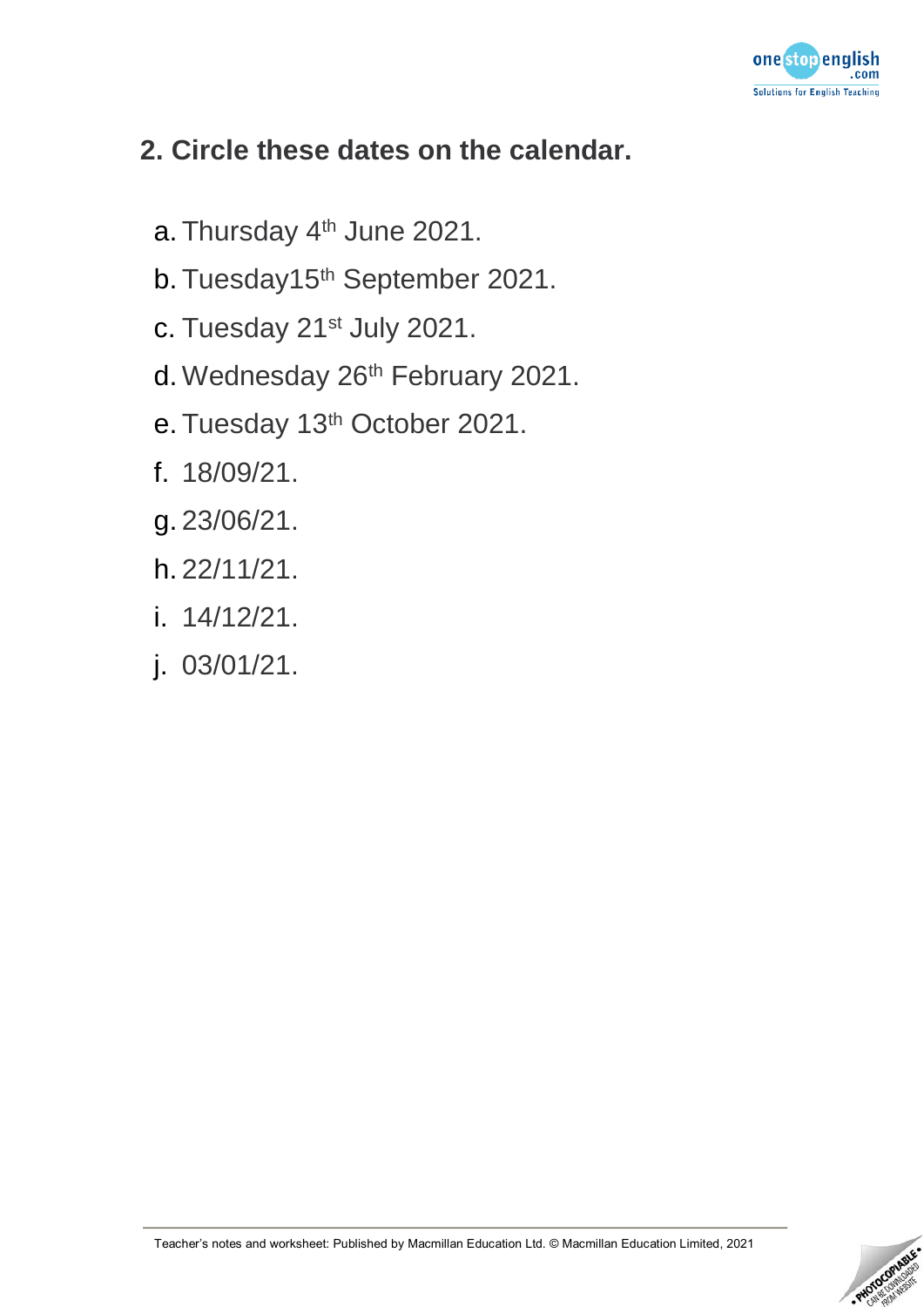

#### **3. Answer the questions using the calendar.**

- a. What day is the 2nd March 2021?
- b. What day is the 15<sup>th</sup> June 2021?
- c. What day is the 19<sup>th</sup> November 2021?
- d. What day is the  $17<sup>th</sup>$  July 2021?
- e. What day is the  $4<sup>th</sup>$  September 2021?
- f. What day is your birthday this year?
- g. What date is the first Sunday in May 2021?
- h. What date is the second Thursday in July 2021?
- i. What date is the last Saturday in November 2021?
- j. What date is the third Wednesday in May 2021?
- k. How many Wednesdays are in June 2021?
- l. What day was New Year's Day in 2021?
- m.What day is Christmas Eve 2021?
- n. What day is Christmas Day 2021?
- o. Choose two weeks' holiday in 2021. Write down the start date and the end date.